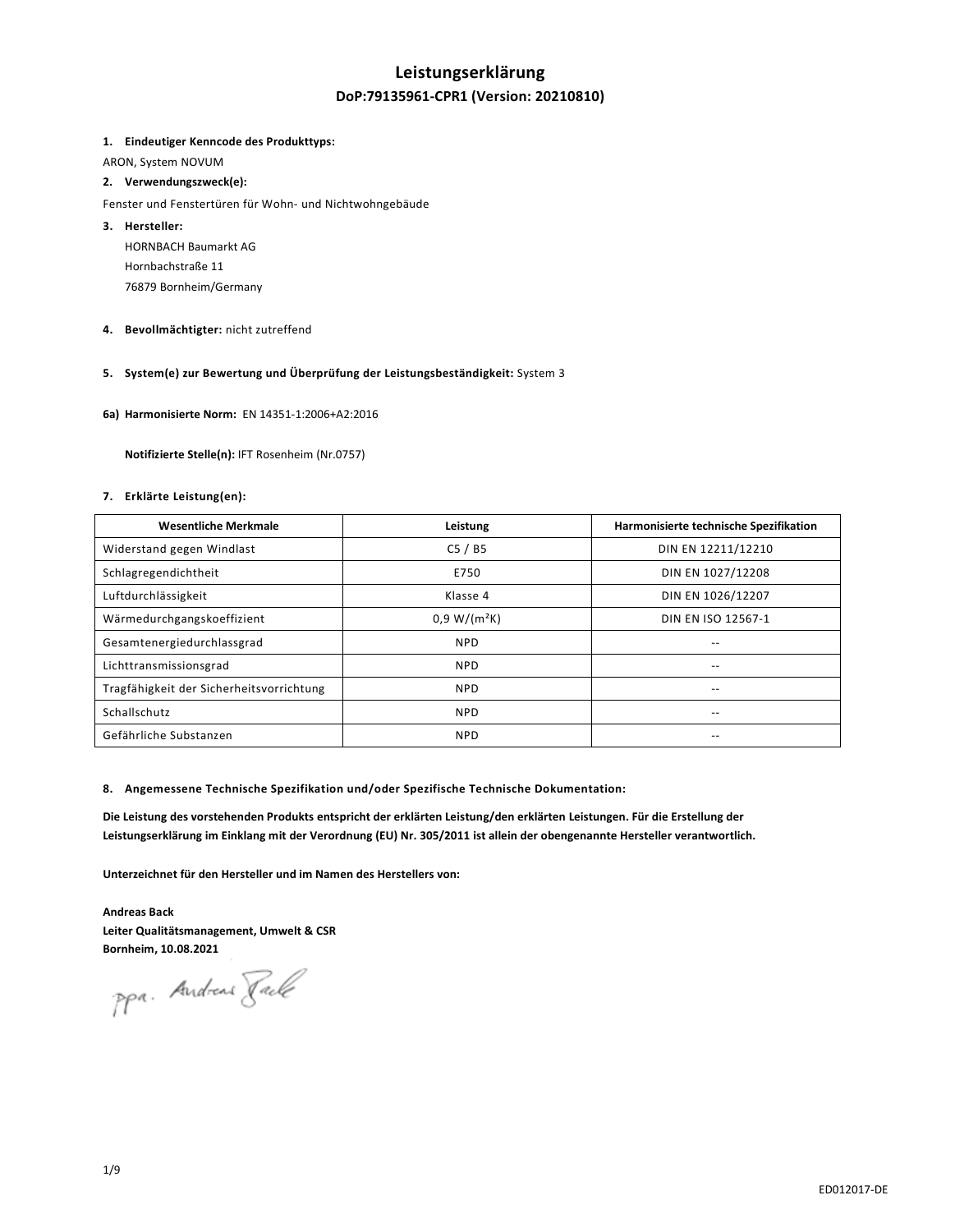## **Declaration of Performance**

## **DoP:79135961-CPR1 (Version: 20210810)**

#### **1. Unique identification code of the product type:**

ARON, NOVUM system

## **2. Purpose(s):**

Windows and French doors for residential and non-residential buildings

## **3. Manufacturer:**

HORNBACH Baumarkt AG Hornbachstraße 11 76879 Bornheim/Germany

**4. Authorised officer:** Not applicable

## **5. System(s) for the assessment and verification of constancy of performance:** System 3

**6a) Harmonised standard:** EN 14351-1:2006+A2:2016

 **Notified body/bodies:** IFT Rosenheim (No. 0757)

#### **7. Declared performance(s):**

| <b>Essential characteristics</b>     | Performance    | Harmonised technical specification    |
|--------------------------------------|----------------|---------------------------------------|
| Resistance to wind load              | C5/BS          | DIN EN 12211/12210                    |
| Driving rain resistance              | E750           | DIN EN 1027/12208                     |
| Air permeability                     | Class 4        | DIN EN 1026/12207                     |
| Heat transfer coefficient            | $0.9 W/(m^2K)$ | DIN EN ISO 12567-1                    |
| Total energy transmittance           | <b>NPD</b>     | $-$                                   |
| Light transmittance                  | <b>NPD</b>     |                                       |
| Bearing capacity of safety equipment | <b>NPD</b>     | $\hspace{0.05cm}$ – $\hspace{0.05cm}$ |
| Sound insulation                     | <b>NPD</b>     | $\overline{\phantom{a}}$              |
| Harmful substances                   | <b>NPD</b>     | $\overline{\phantom{a}}$              |

#### **8. Appropriate Technical Documentation and/or Specific Technical Documentation:**

**The performance of the product identified above is in conformity with the set of declared performance/s. This declaration of performance is issued, in accordance with Regulation (EU) No 305/2011, under the sole responsibility of the manufacturer identified above.** 

**Signed for and on behalf of the manufacturer by:** 

**Andreas Back Head of Quality Assurance, Environmental Issues & CSR At Bornheim on 10.08.2021** 

ppa. Andreas Fack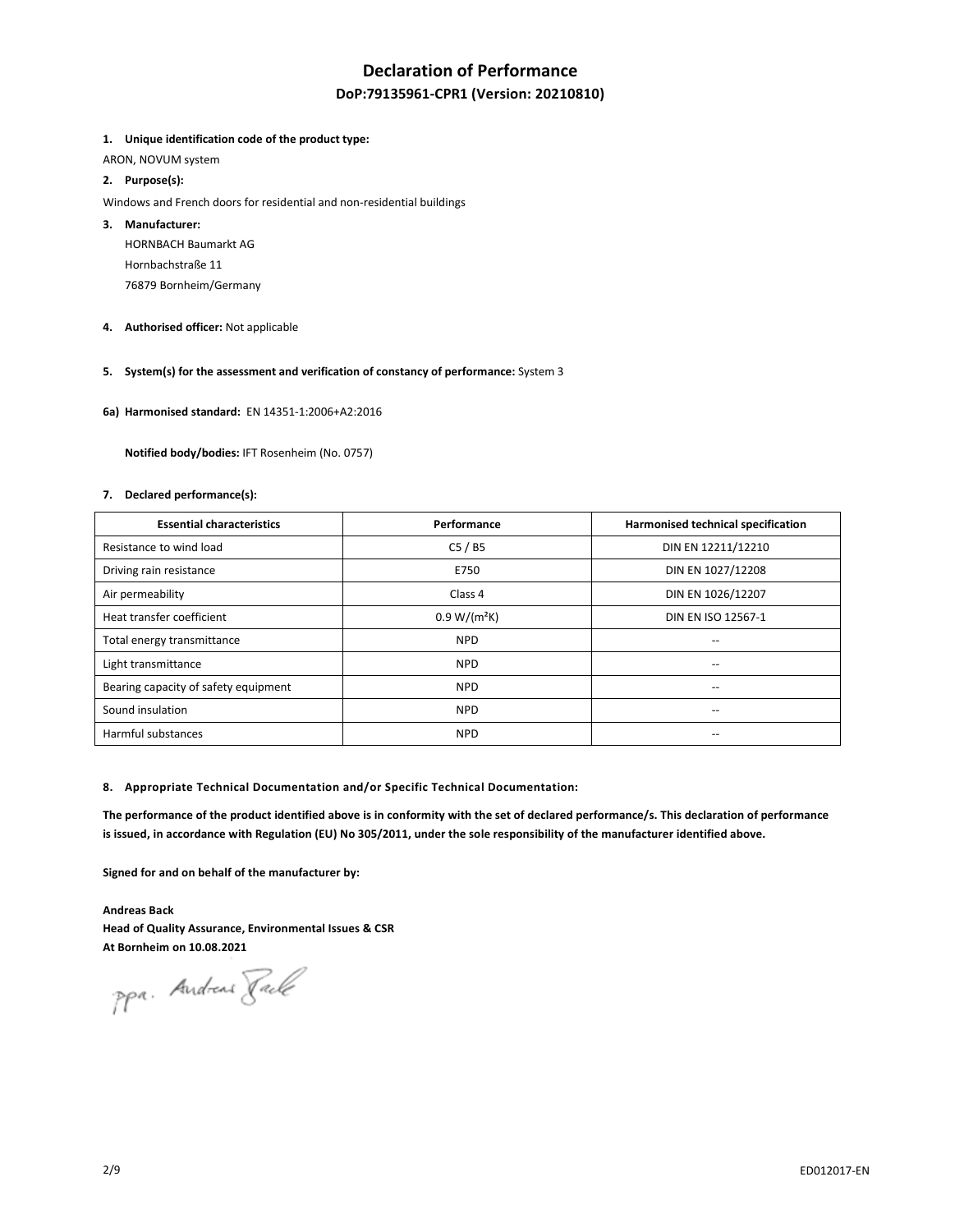## **Déclaration de performance**

## **DoP:79135961-CPR1 (Version 20210810)**

#### **1. Code d'identification clair du type de produit :**

ARON, System NOVUM

## **2. Utilisation(s) prévue(s) :**

- Fenêtres et portes-fenêtres pour bâtiments résidentiels ou non-résidentiels
- **3. Fabricant :** 
	- HORNBACH Baumarkt AG Hornbachstraße 11 76879 Bornheim/Germany
- **4. Responsable :** non pertinent
- **5. Système(s) pour évaluer et contrôler la résistance de performance :** Système 3
- **6a) Norme harmonisée :** EN 14351-1:2006+A2:2016

 **Institut(s) notifié(s) :** IFT Rosenheim (n° 0757)

#### **7. Performance(s) déclarée(s) :**

| Caractéristiques essentielles                     | Performance                         | Spécifications techniques harmonisées |
|---------------------------------------------------|-------------------------------------|---------------------------------------|
| Résistance au vent                                | C5/BS                               | DIN EN 12211/12210                    |
| Etanchéité aux précipitations                     | E750                                | DIN EN 1027/12208                     |
| Perméabilité à l'air                              | Classe 4                            | DIN EN 1026/12207                     |
| Coefficient de transmission thermique             | $0.9 W/(m^2K)$                      | DIN EN ISO 12567-1                    |
| Coefficient global de transmission<br>énergétique | NPD (pas de performance déterminée) |                                       |
| Degré de transmission lumineuse                   | NPD (pas de performance déterminée) |                                       |
| Viabilité du dispositif de sécurité               | NPD (pas de performance déterminée) | --                                    |
| Protection acoustique                             | NPD (pas de performance déterminée) | --                                    |
| Substances dangereuses                            | NPD (pas de performance déterminée) |                                       |

**8. Documentation technique appropriée et/ou documentation technique spécifique :** 

**Les performances du produit identifié ci-dessus sont conformes aux performances déclarées. Conformément au règlement (UE) n o 305/2011, la présente déclaration des performances est établie sous la seule responsabilité du fabricant mentionné ci-dessus.** 

**Signé pour le fabricant et en son nom par :** 

**Andreas Back Directeur Management de la qualité & CSR À Bornheim, le 10.08.2021** 

ppa. Andreas Pack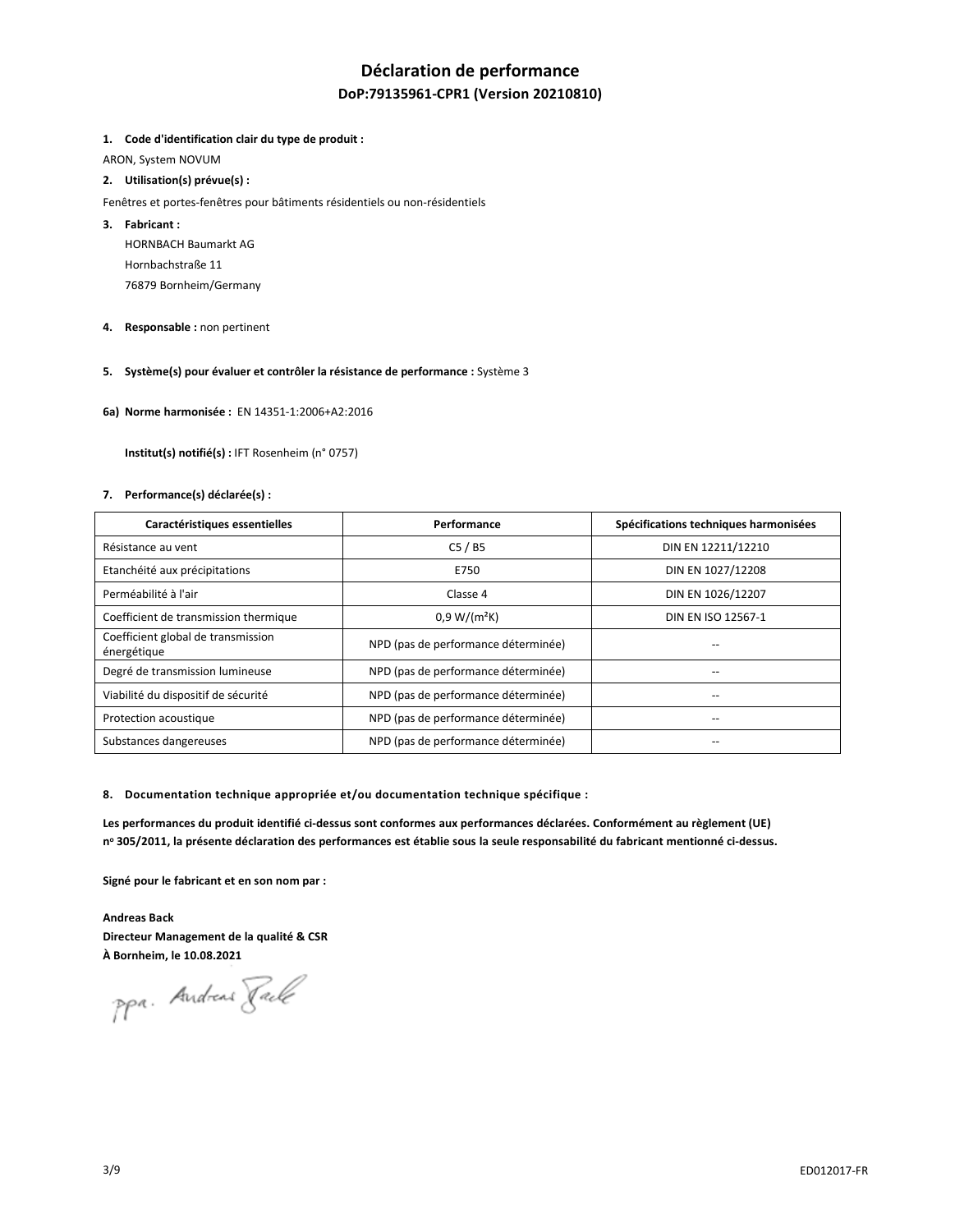## **Dichiarazione di prestazione**

## **DoP:79135961-CPR1 (Versione 20210810)**

#### **1. Codice univoco del tipo di prodotto:**

ARON, sistema NOVUM

### **2. Scopo/i d'impiego:**

Finestre e porte-finestre per edifici abitativi e non abitativi

## **3. Fabbricante:**

HORNBACH Baumarkt AG Hornbachstraße 11 76879 Bornheim/Germany

**4. Responsabile:** non pertinente

## **5. Sistema/i di valutazione e controllo della resistenza del prodotto:** Sistema 3

**6a) Norma armonizzata:** EN 14351-1:2006+A2:2016

 **Organismo/i notificato/i:** IFT Rosenheim (n. 0757)

#### **7. Prestazione/i dichiarata/e:**

| Caratteristiche essenziali                     | Prestazione                           | Specifiche tecniche armonizzate |
|------------------------------------------------|---------------------------------------|---------------------------------|
| Resistenza al carico vento                     | C5/BS                                 | DIN EN 12211/12210              |
| Tenuta alla pioggia battente                   | E750                                  | DIN EN 1027/12208               |
| Permeabilità all'aria                          | Classe 4                              | DIN EN 1026/12207               |
| Coefficiente di trasmissione termica           | $0.9 W/(m^2K)$                        | DIN EN ISO 12567-1              |
| Grado di passaggio totale dell'energia         | NPD (nessuna performance determinata) |                                 |
| Grado di trasmissione della luce               | <b>NPD</b>                            | --                              |
| Capacità portante del dispositivo di sicurezza | <b>NPD</b>                            | --                              |
| Insonorizzazione                               | <b>NPD</b>                            | --                              |
| Sostanze pericolose                            | <b>NPD</b>                            |                                 |

#### **8. Documentazione tecnica appropriata e/o documentazione tecnica specifica:**

**La prestazione del prodotto sopra identificato è conforme all'insieme delle prestazioni dichiarate. La presente dichiarazione di responsabilità viene emessa, in conformità al regolamento (UE) n. 305/2011, sotto la sola responsabilità del fabbricante sopra identificato.** 

**Firmato a nome e per conto del fabbricante da:** 

**Andreas Back Responsabile Qualità & CSR In Bornheim addì 10.08.2021** 

ppa. Andreas Fack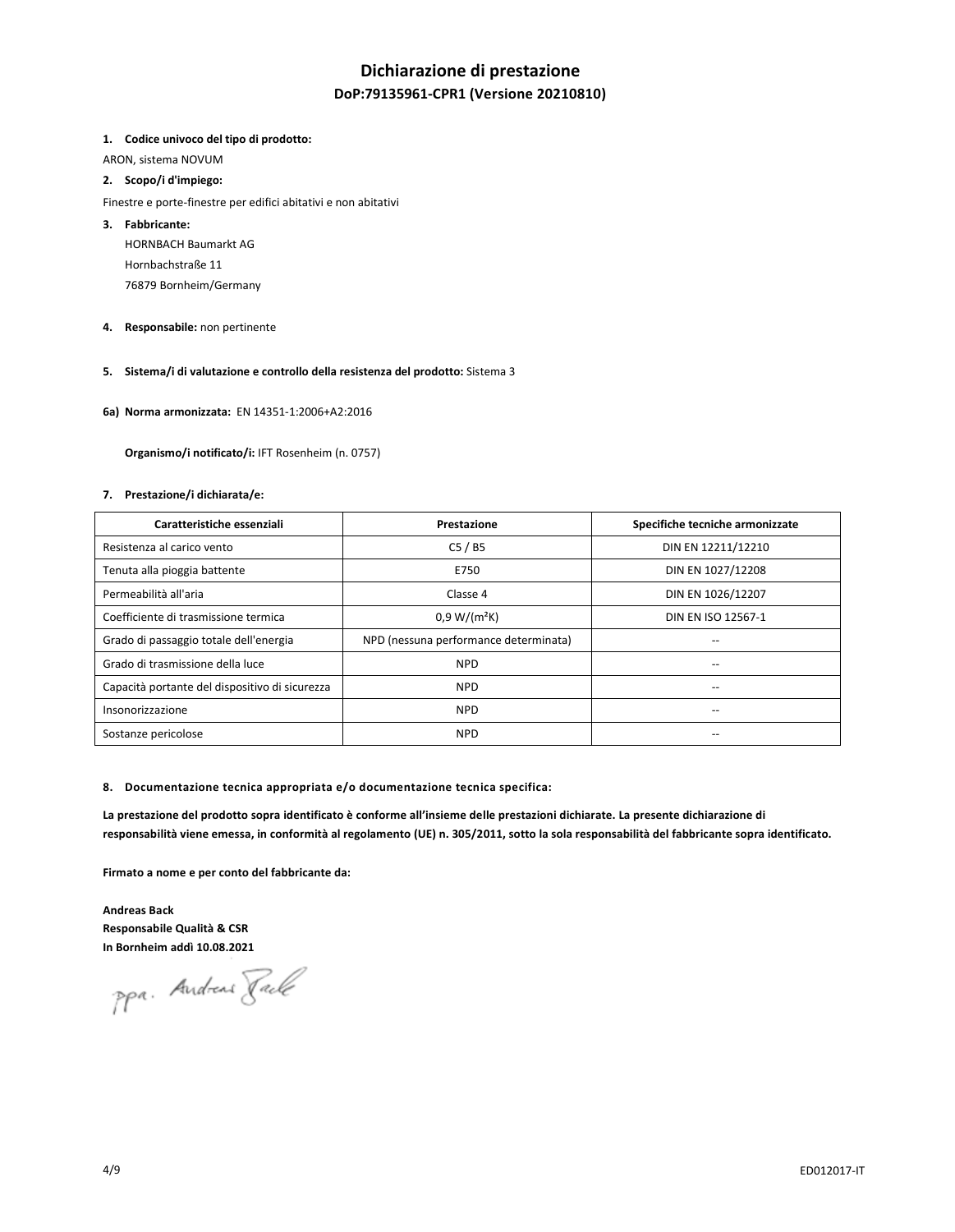# **Prestatieverklaring DoP:79135961-CPR1 (Versie 20210810)**

### **1. Unieke identificatiecode van het producttype:**

ARON, systeem NOVUM

### **2. Gebruiksdoel(en):**

- Ramen en glazen deuren voor woon- en niet-woongebouwen
- **3. Fabrikant:**

HORNBACH Baumarkt AG Hornbachstraße 11 76879 Bornheim/Duitsland

**4. Gevolmachtigde:** niet van toepassing

## **5. Syste(e)m(en) voor de beoordeling en verificatie van de bestendigheid van de prestaties:** Systeem 3

**6a) Geharmoniseerde norm:** EN 14351-1:2006+A2:2016

 **Aangemelde instantie(s):** IFT Rosenheim (nr. 0757)

#### **7. Aangegeven prestatie(s):**

| Essentiële kenmerken                           | Prestatie      | Geharmoniseerde technische specificatie |
|------------------------------------------------|----------------|-----------------------------------------|
| Weerstand tegen windbelasting                  | C5/BS          | NEN-EN 12211/12210                      |
| Slagregendichtheid                             | E750           | NEN-EN 1027/12208                       |
| Luchtdoorlatendheid                            | Klasse 4       | NEN-EN 1026/12207                       |
| Warmtedoorgangscoëfficiënt                     | $0.9 W/(m^2K)$ | NEN-EN-ISO 12567-1                      |
| Totale energiedoorlatingsfactor                | <b>NPD</b>     | --                                      |
| Lichttransmissiegraad                          | <b>NPD</b>     | --                                      |
| Draagvermogen van de<br>veiligheidsvoorziening | <b>NPD</b>     | --                                      |
| Geluidswering                                  | <b>NPD</b>     | --                                      |
| Gevaarlijke substanties                        | <b>NPD</b>     | --                                      |

#### **8. Geëigende technische documentatie en/of specifieke technische documentatie:**

**De prestaties van het hierboven omschreven product zijn conform de aangegeven prestaties. Deze prestatieverklaring wordt in overeenstemming met Verordening (EU) nr. 305/2011 onder de exclusieve verantwoordelijkheid van de hierboven vermelde fabrikant verstrekt.** 

**Ondertekend voor en namens de fabrikant door:** 

**Andreas Back hoofd Kwaliteitsmanagement & CSR Te Bornheim op 10.08.2021** 

ppa. Andreas Fack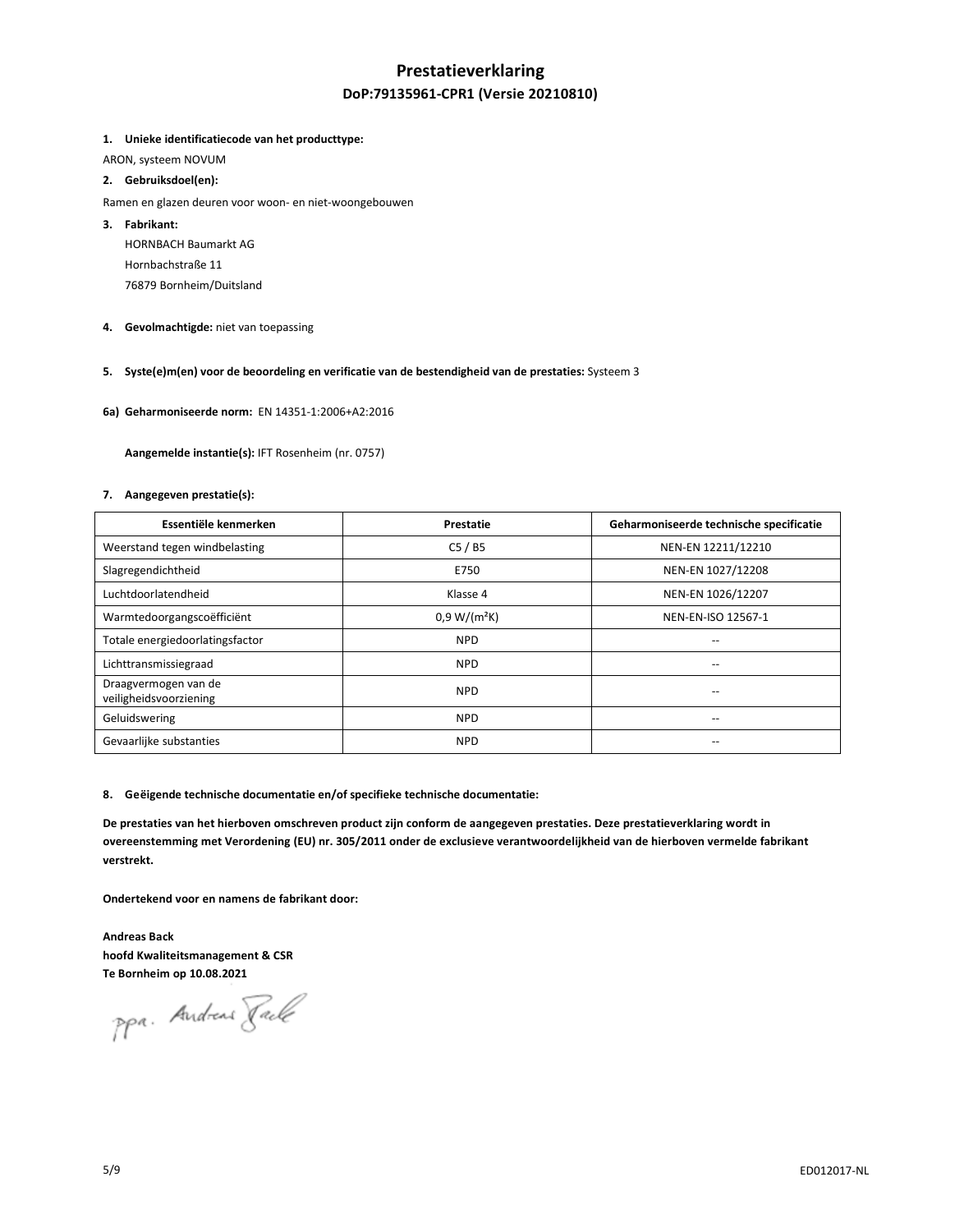## **Prestandadeklaration**

## **DoP:79135961-CPR1 (Version 20210810)**

#### **1. Unik ID-kod för produkttypen:**

ARON, system NOVUM

### **2. Användningsändamål:**

Fönster och fönsterdörrar för bostads- och icke-bostadshus

## **3. Tillverkare:**

HORNBACH Baumarkt AG Hornbachstraße 11 76879 Bornheim/Tyskland

### **4. Befullmäktigad:** irrelevant

## **5. System för värdering och kontroll av prestandakontinuitet:** System 3

**6a) Harmoniserad standard:** EN 14351-1:2006+A2:2016

 **Officiellt certifieringsorgan:** IFT Rosenheim (nr 0757)

#### **7. Deklarerad(e) prestanda:**

| Väsentliga kännetecken         | Prestanda      | Harmoniserad teknisk specifikation |
|--------------------------------|----------------|------------------------------------|
| Motstånd mot vindkraft         | C5/BS          | DIN EN 12211/12210                 |
| Täthet vid slagregn            | E750           | DIN EN 1027/12208                  |
| Luftgenomtränglighet           | Klass 4        | DIN EN 1026/12207                  |
| Värmegenomgångskoefficient     | $0.9 W/(m^2K)$ | DIN EN ISO 12567-1                 |
| Total energitransmittans       | ej fastställd  | $-$                                |
| Ljustransmissionsfaktor        | ej fastställd  |                                    |
| Säkerhetsanordningens bärighet | ej fastställd  | $\overline{\phantom{a}}$           |
| Ljudisolering                  | ej fastställd  | $\overline{\phantom{a}}$           |
| Farliga substanser             | ej fastställd  | $\overline{\phantom{a}}$           |

#### **8. Lämplig teknisk dokumentation och/eller särskild teknisk dokumentation:**

**Prestandan för ovanstående produkt överensstämmer med den angivna prestandan. Denna prestandadeklaration har utfärdats i enlighet med förordning (EU) nr 305/2011 på eget ansvar av den tillverkare som anges ovan.** 

**Undertecknad på tillverkarens vägnar av:** 

**Andreas Back ledare för kvalitetsmanagement & CSR Bornheim den 10.08.2021** 

ppa. Andreas Fack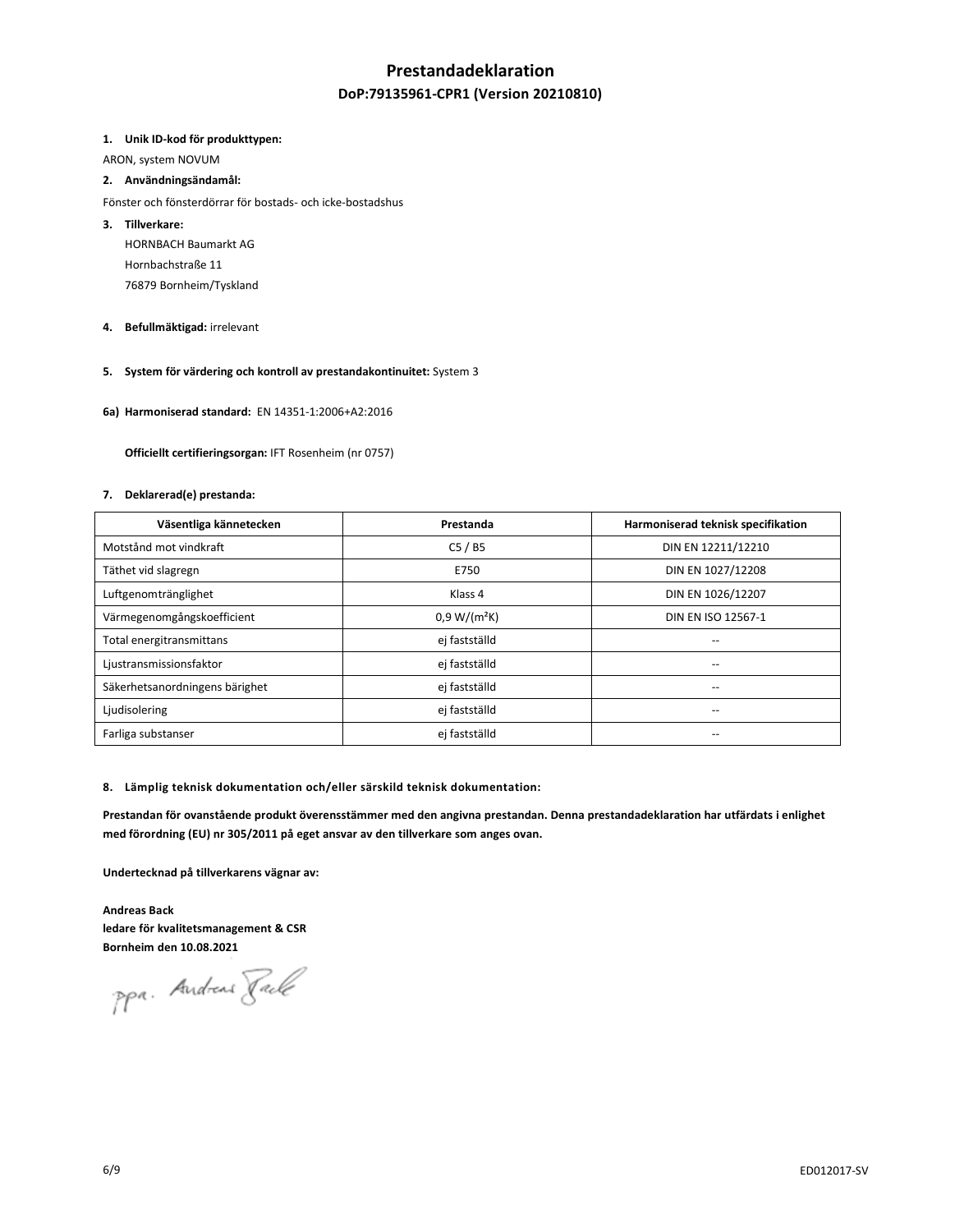## **Prohlášení o výkonu DoP:79135961-CPR1 (Verze 20210810)**

### **1. Jednoznačný identifikační kód typu výrobku:**

ARON, systém NOVUM

- **2. Účel(y) použití:**
- Okna a balkónové dveře pro bytové a nebytové budovy
- **3. Výrobce:**

HORNBACH Baumarkt AG Hornbachstraße 11 76879 Bornheim/Německo

- **4. Zplnomocněná osoba:** irelevantní
- **5. Systém(y) pro hodnocení a kontrolu výkonové stálosti:** Systém 3
- **6a) Harmonizovaná norma:** EN 14351-1:2006+A2:2016

 **Notifikované(á) místo(a):** IFT Rosenheim (č. 0757)

#### **7. Prohlášený(é) výkon(y):**

| Podstatné vlastnosti             | Výkon                              | Harmonizovaná technická specifikace |
|----------------------------------|------------------------------------|-------------------------------------|
| Odolnost proti zatížení větrem   | C5/B5                              | DIN EN 12211/12210                  |
| Těsnost vůči nárazovému dešti    | E750                               | DIN EN 1027/12208                   |
| Průvzdušnost                     | Třída 4                            | DIN EN 1026/12207                   |
| Součinitel prostupu tepla        | $0.9 W/(m^2K)$                     | DIN EN ISO 12567-1                  |
| Celková prostupnost energie      | NPD (žádný ukazatel není stanoven) |                                     |
| Stupeň prostupu světla           | NPD (žádný ukazatel není stanoven) |                                     |
| Únosnost bezpečnostního zařízení | NPD (žádný ukazatel není stanoven) | --                                  |
| Zvuková izolace                  | NPD (žádný ukazatel není stanoven) | --                                  |
| Nebezpečné látky                 | NPD (žádný ukazatel není stanoven) |                                     |

#### **8. Příslušná technická dokumentace a/nebo specifická technická dokumentace:**

Vlastnosti výše uvedeného výrobku jsou ve shodě se souborem deklarovaných vlastností. Toto prohlášení o vlastnostech se v souladu s **nařízením (EU) č. 305/2011 vydává na výhradní odpovědnost výrobce uvedeného výše.**

**Podepsáno za výrobce a jeho jménem:** 

**Andreas Back vedoucí oddělení kvality & CSR V Bornheim dne 10.08.2021** 

ppa. Andreas Faile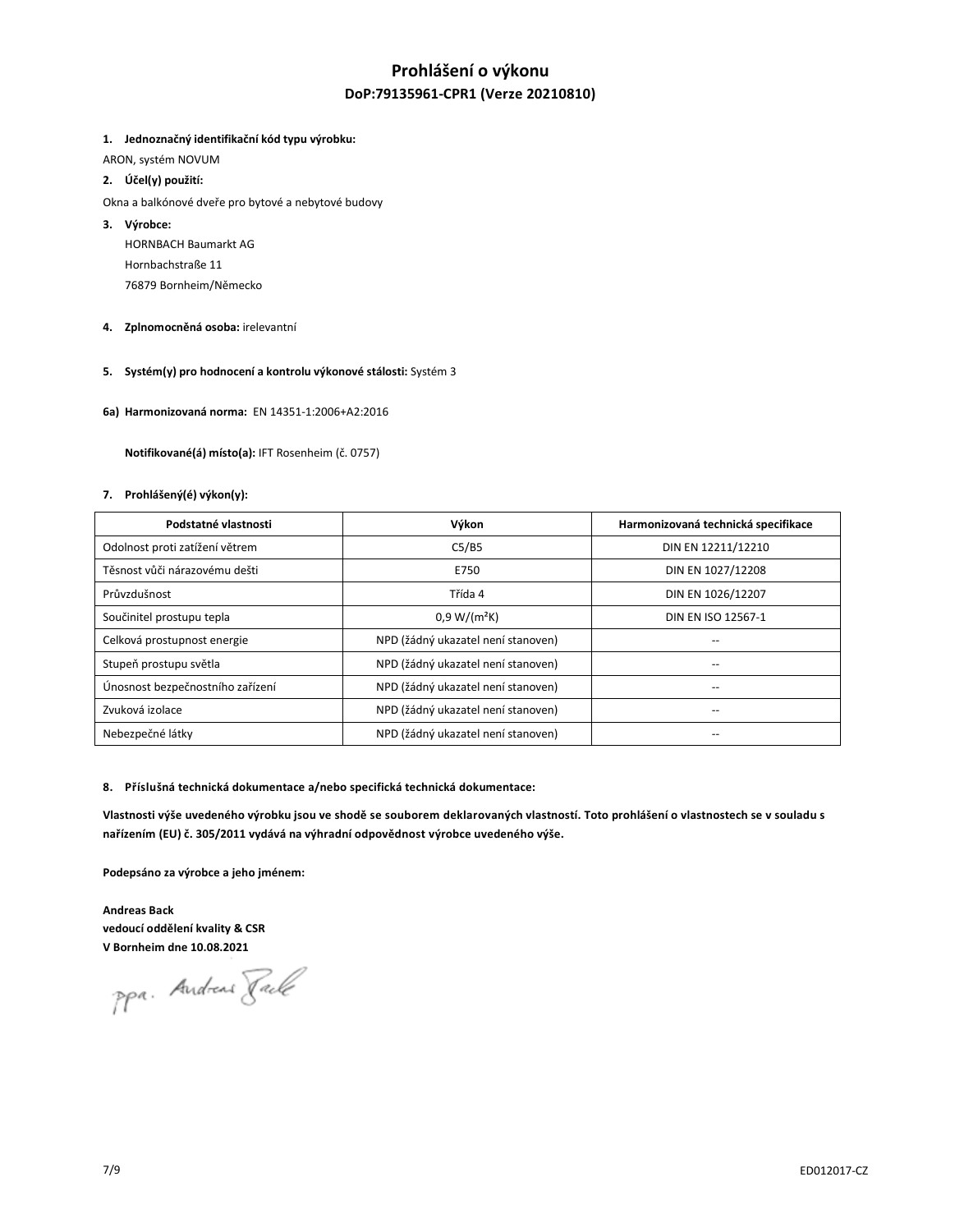# **Vyhlásenie o výkone DoP:79135961-CPR1 (Verzia 20210810)**

### **1. Jednoznačný identifikačný kód typu výrobku:**

ARON, systém NOVUM

## **2. Účel(y) použitia:**

- Okná a presklené dvere pre bytové a nebytové priestory
- **3. Výrobca:** 
	- HORNBACH Baumarkt AG Hornbachstraße 11 76879 Bornheim/Germany
- **4. Splnomocnená osoba:** nevhodné
- **5. Systém(y) na hodnotenie a kontrolu trvanlivosti výkonu** Systém 3
- **6a) Harmonizovaná norma:** EN 14351-1:2006+A2:2016

 **Notifikované miesto(a):** IFT Rosenheim (č.0757 )

#### **7. Vyhlásený výkon(y):**

| Dôležité znaky                    | Výkon          | Harmonizovaná technická špecifikácia |
|-----------------------------------|----------------|--------------------------------------|
| Odpor proti zaťaženiu vetrom      | C5/BS          | DIN EN 12211/12210                   |
| Utesnenie proti nárazom dažďa     | E750           | DIN EN 1027/12208                    |
| Priepustnosť vzduchu              | Trieda 4       | DIN EN 1026/12207                    |
| Koeficient priechodu tepla        | $0.9 W/(m^2K)$ | DIN EN ISO 12567-1                   |
| Celkový stupeň priechodu energie  | <b>NPD</b>     | --                                   |
| Stupeň prenosu svetla             | <b>NPD</b>     |                                      |
| Nosnosť bezpečnostného zariadenia | <b>NPD</b>     | --                                   |
| Ochrana pred hlukom               | <b>NPD</b>     | --                                   |
| Nebezpečné látky                  | <b>NPD</b>     |                                      |

#### **8. Vhodná technická dokumentácia a/alebo špecifická technická dokumentácia:**

**Uvedené parametre výrobku sú v zhode so súborom deklarovaných parametrov. Toto vyhlásenie o parametroch sa v súlade s nariadením (EU) č. 305/2011 vydáva na výhradnú zodpovednosť uvedeného výrobcu.**

**Podpísal(-a) za a v mene výrobcu:** 

**Andreas Back vedúci manažmentu kvality & CSR V Bornheim dňa 10.08.2021**

ppa. Andreas Pack